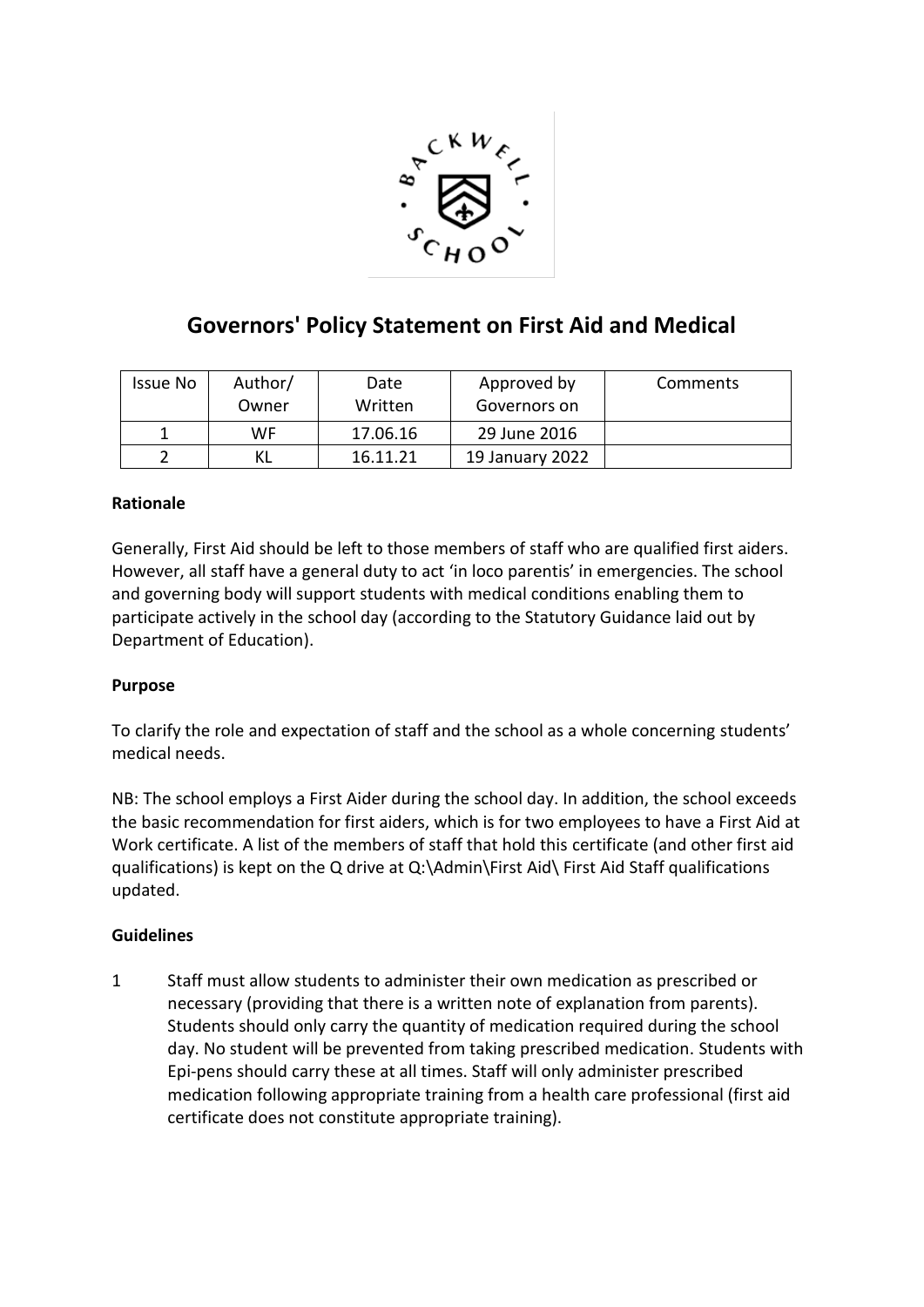- 2 On the request of parents, the first aid office will look after prescribed medicines for students. Prescribed medicines should be brought to school, by a parent/guardian only, in their original container/packaging which shows name, dosages etc., and accompanied by a completed medication form available from the school. It will be recorded that the medication has been taken.
- 3 In a medical emergency teachers may administer an Epi-pen if a student is unable to do this for themselves. A second Epi-Pen should be provided by parent/guardian to be kept in the medical room. Other drugs should not be given to students by members of staff, (except in those cases covered by point 2 above).
- 4 Some students will have care plans which will inform staff of a child's needs and which will contain advice and guidance which should be followed. These are kept in the first aid room office and are available to staff at any time. They are reviewed and updated when necessary. It will not be assumed that every child with the same medical condition has the same needs.
- 5 Teaching staff should only administer first aid above and beyond reasonable first response measures if they are qualified to do so. When a medical emergency occurs, they will inform the first aid office, in person or by sending a responsible student.
- 6 If qualified first-aiders cannot deal with a medical emergency they will call an ambulance and will also contact parents. If parents are unavailable, this should not result in a delay obtaining medical attention.
- 7 In the event of a reported bump to the head, students will be monitored for a short time by the First Aider. All bumped heads that require any level of treatment should be fully recorded, home should be contacted and school will consider seeking medical attentionParent/carers will be provided with information on aftercare and/or symptoms that may indicate further medical attention is required. Staff will be advised if the student returns to lessons so that they can look out for signs of concussion etc
- 8 Any accident where first aid is administered to students in school will be recorded in the school medical record book, and an accident form will be completed.
- 9 In the case of a chemical incident, the teacher in charge will immediately follow the recommended action. If extra help is required they should send another student to get first aid help from Student Services. After immediate action (and if first aid is not called to the incident), the student should be accompanied by a fellow student to the first aid room with written details of the name of the chemical, its concentration and the action taken so far. At the end of the lesson, the teacher must go to the first aid office to give a full account of the incident.
- 10 Guidelines where there is a need for an ambulance:
	- When an ambulance arrives, the paramedics take charge and will inform the school of their proposed course of action.